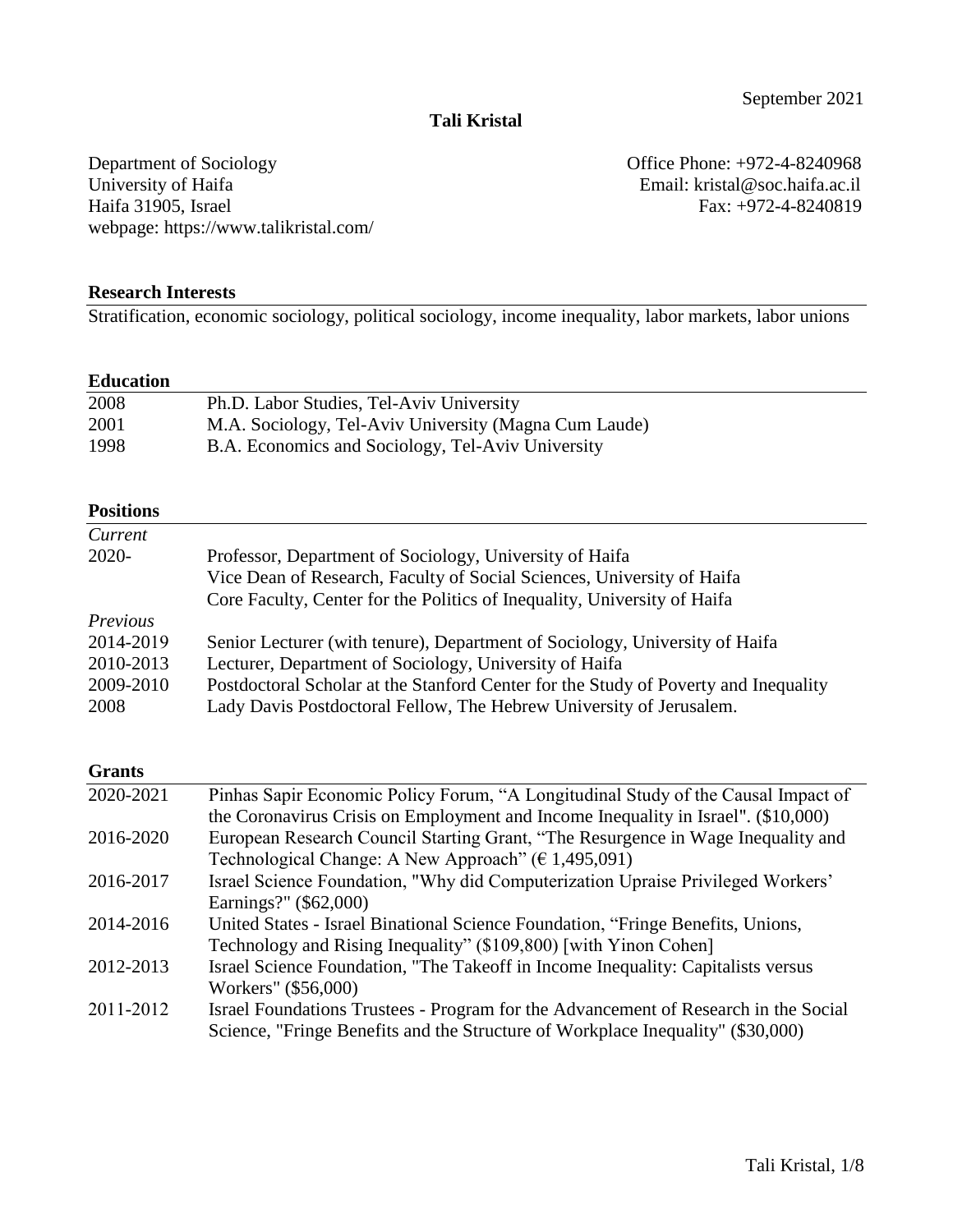## **Prizes and Fellowships**

| 2014    | Best Article Award, Israeli Sociological Society                                 |
|---------|----------------------------------------------------------------------------------|
| 2012    | The Israeli Academy of Sciences and Humanities - The Young Scholars Forum in the |
|         | Humanities and Social Sciences                                                   |
| 2009    | Annual Ben Halpern Award for Best Dissertation in Israel Studies                 |
| 2009-10 | Postdoctoral Scholar, Stanford University                                        |
| 2008    | Lady Davis Post-doctorate Fellowship, The Hebrew University of Jerusalem         |
| 2005-06 | Doctoral fellowship, Israel Pollak Fellowship Program for Excellence, Tel Aviv   |
|         | University                                                                       |
| 2005-06 | Fellowship, Van Leer Institute, Program for Economics and Society                |
| 2005    | Travel Award, International Sociological Association, RC28                       |
| 2003    | Doctoral fellowship, Horowitz Research Institute on Society and Economy          |
| 2002-04 | Doctoral fellowship, Tel-Aviv University.                                        |
| 2001    | Prize for M.A. thesis, The Yonathan Shapiro Fund, Tel-Aviv University.           |
|         |                                                                                  |

#### **Professional Service**

| <b>Editorial Positions</b>                                  |                                                                                                                                                                                                                                                                                                                                              |  |  |
|-------------------------------------------------------------|----------------------------------------------------------------------------------------------------------------------------------------------------------------------------------------------------------------------------------------------------------------------------------------------------------------------------------------------|--|--|
| 2022-                                                       | Editorial board member of American Sociological Review                                                                                                                                                                                                                                                                                       |  |  |
| 2017-<br>Editorial Board Member, Socio-Economic Review      |                                                                                                                                                                                                                                                                                                                                              |  |  |
| Organization of International Conferences                   |                                                                                                                                                                                                                                                                                                                                              |  |  |
| 2018<br>Israel, Co-Organizer                                | International Workshop on Intergenerational Mobility and Income Inequality, Haifa,                                                                                                                                                                                                                                                           |  |  |
| 2020                                                        | Israel Academy of Sciences International Workshop on Longitudinal Research of<br>Income Inequality (canceled - coronavirus), Haifa, Israel, Co-Organizer                                                                                                                                                                                     |  |  |
| Reviewing                                                   |                                                                                                                                                                                                                                                                                                                                              |  |  |
| 2008-<br>Council.                                           | Ad-hoc reviewer: American Sociological Review, American Journal of Sociology,<br>Social Forces, Socio-Economic Review, Work and Occupations, Research in Social<br>Stratification and Mobility, Social Science Research, European Sociological Review,<br>Socius, Israeli Science Foundation, National Science Foundation, European Research |  |  |
| <b>Public Activity</b>                                      |                                                                                                                                                                                                                                                                                                                                              |  |  |
| 2020                                                        | Member of the UN framework for socio-economic response to COVID-19, the<br>Macroeconomic and Multilateral Collaboration Steering Group                                                                                                                                                                                                       |  |  |
| 2018-2020<br>research                                       | Member of the Advisory Committee of the Histadrut Institute for Economic and Social                                                                                                                                                                                                                                                          |  |  |
| Memberships in Academic Professional Associations           |                                                                                                                                                                                                                                                                                                                                              |  |  |
| 2015-2017<br>Board Member, Israeli Sociological Association |                                                                                                                                                                                                                                                                                                                                              |  |  |
| Member, American Sociological Association<br>$2011 -$       |                                                                                                                                                                                                                                                                                                                                              |  |  |
| $2011 -$                                                    | Member, Society for the Advancement of Socio-Economics                                                                                                                                                                                                                                                                                       |  |  |
| $2005 -$                                                    | Member, Research Committee on Social Stratification (ISA-RC28)                                                                                                                                                                                                                                                                               |  |  |
| 2002-<br>Member, Israeli Sociological Society               |                                                                                                                                                                                                                                                                                                                                              |  |  |

## **Presentations in Professional Meetings**

2020 "Ethnic Conflict, Status Salience, and Workplace Inequality in Israel ," Co-presented at the Annual Meeting of the American Sociological Association (ASA), August, San Francisco.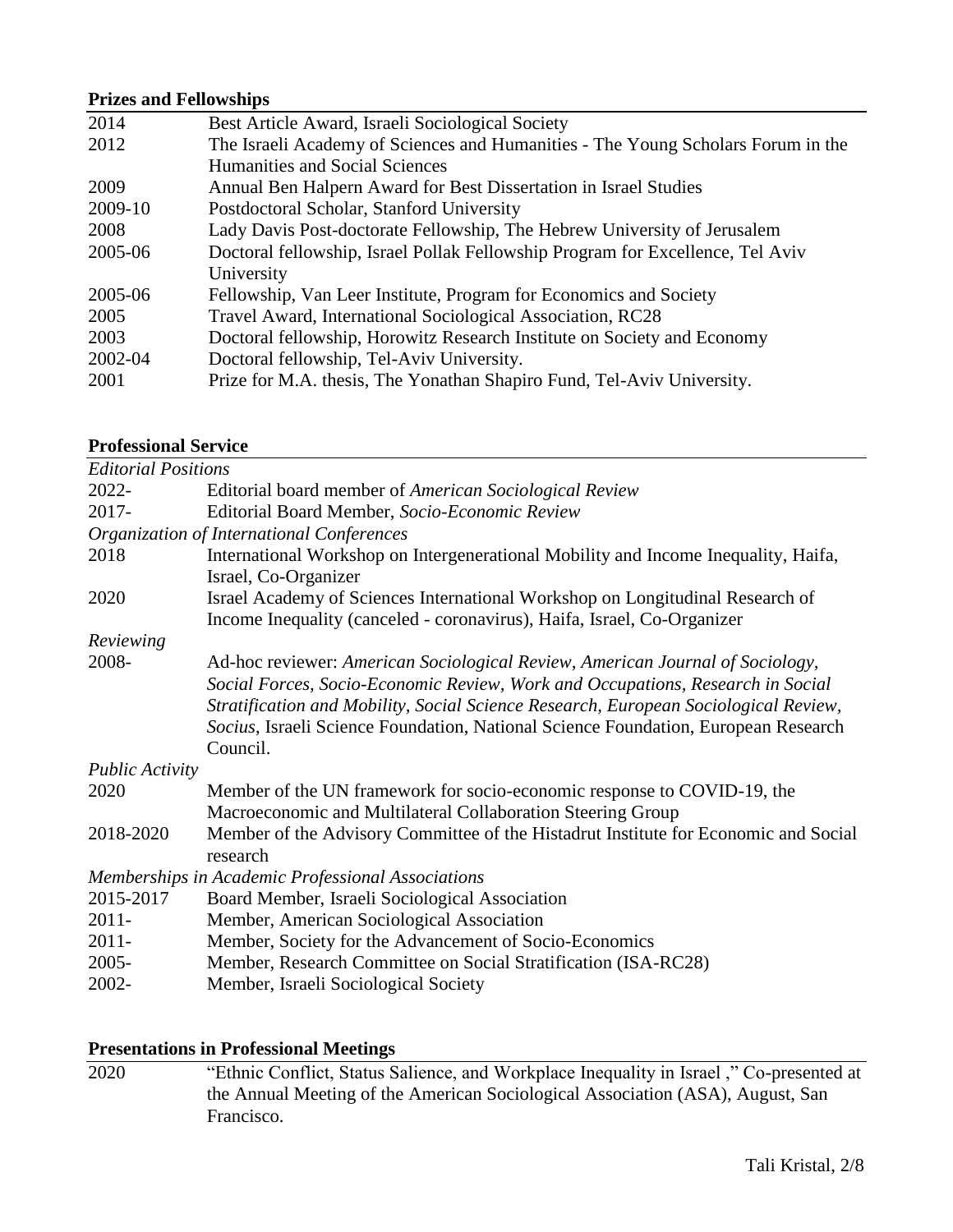| 2020 | "Ethnic Conflict, Status Salience, and Workplace Inequality in Israel," Co-presented at<br>the Annual Conference of the Society for the Advancement of Socioeconomics                                                                              |
|------|----------------------------------------------------------------------------------------------------------------------------------------------------------------------------------------------------------------------------------------------------|
| 2019 | (SASE), Amsterdam.<br>"Workplace Compensation Practices and the Takeoff in Benefit Inequality," Presented<br>at the ISA Research Committee on Social Stratification and Mobility (RC28), August,                                                   |
| 2019 | Princeton.<br>"Workplace Compensation Practices and the Takeoff in Benefit Inequality," Presented<br>at the Annual Meeting of the American Sociological Association (ASA), August, New<br>York                                                     |
| 2019 | "Computer Wage Premium across Unionized and Non-Unionized Workplaces," Co-<br>presented at the Spring Meeting of ISA Research Committee on Social Stratification<br>and Mobility (RC28), Frankfurt                                                 |
| 2017 | "Why Was the Takeoff in Benefits Inequality Bigger than the Takeoff in Wage<br>Inequality?" Co-presented at the ISA Research Committee on Social Stratification and<br>Mobility (RC28), August, New York                                           |
| 2017 | "Computer Wage Premium across Rich Countries," Co-presented at the Annual<br>Conference of the Society for the Advancement of Socioeconomics (SASE), June,<br>Lyon                                                                                 |
| 2016 | "Computers and the Decline of American Unions: Is Computerization Class-Biased?"<br>Presented at the ISA Research Committee on Social Stratification and Mobility<br>(RC28), August, Bern                                                          |
| 2015 | "Who Gets and Who Gives Employer-Provided Benefits: Evidence from Matched<br>Employer-Employee Data," Presented at the Annual Conference of the Society for the                                                                                    |
| 2013 | Advancement of Socioeconomics (SASE), July, London<br>"The Causes of Rising Inequality: What Do Computerization and Fading Pay-Setting<br>Institutions Do?" Presented at the Annual Meeting of the American Sociological                           |
| 2013 | Association (ASA), August, New York<br>"The Causes of Rising Inequality: What Do Computerization and Fading Pay-Setting<br>Institutions Do?" Presented at the Annual Conference of the Society for the                                             |
| 2011 | Advancement of Socioeconomics (SASE), June, Milano<br>"It's Good to Be a Capitalist: Why Capitalists are Getting More and Workers are<br>Getting Less," Presented at the Annual Meeting of the American Sociological                               |
| 2011 | Association (ASA), August, Las Vegas<br>"Slicing the Pie: Class Organization, State Policy, and Labor's Share of National<br>Income," Presented at the Annual Conference of the Society for the Advancement of                                     |
| 2009 | Socioeconomics (SASE), June, Madrid<br>"Good Times Bad Times: Postwar Labor's Share of National Income in 16 Capitalist<br>Democracies" Presented at the ISA Research Committee on Social Stratification and                                       |
| 2009 | Mobility (RC28), August, Yale University<br>"Fringe Benefits and Income Inequality" Presented at the ISA Research Committee on<br>Social Stratification and Mobility (RC28), March, Peking University                                              |
| 2008 | "Bad Jobs, Good Jobs, and High-Tech Jobs - Classes of Income among Wage and<br>Salary Workers" Presented at the ISA Research Committee on Social Stratification and                                                                                |
| 2007 | Mobility (RC28), August, Florence<br>"Slicing the Pie - Distribution of Israeli National Income between Capital and Labor,<br>1955-2005" Presented at the ISA Research Committee on Social Stratification and<br>Mobility (RC28), August, Montreal |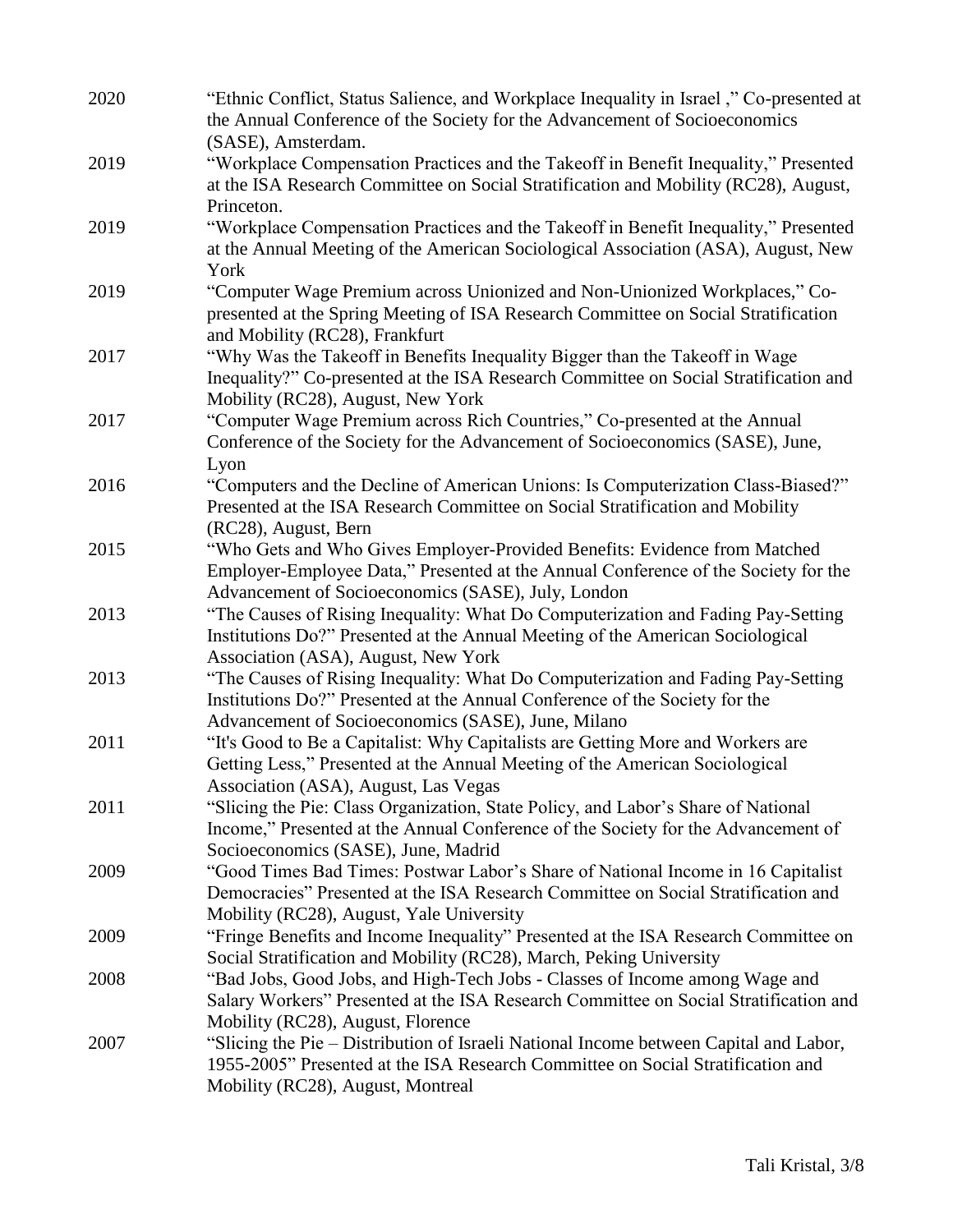2005 "Decentralization of Collective Agreements and Rising Wage Inequality in Israel" Presented at the ISA Research Committee on Social Stratification and Mobility (RC28), August, UCLA

## **Invited Talk and Colloquium Abroad**

| 2020 | Invited presentation, "Technological Change and The Resurgence in Wage Inequality:       |
|------|------------------------------------------------------------------------------------------|
|      | A Class-Biased Approach," Presented at the Labor Relations, Law, &                       |
|      | History/International and Comparative Labor research seminar, Cornell University         |
| 2019 | Invited keynote presentation, "The Resurgence in Wage Inequality and Technological       |
|      | Change: A Class-Biased Approach," Presented at the International Conference on           |
|      | "Technology, Demographics, and the Labor Market", March, Cologne                         |
| 2018 | Invited presentation, "Why did Computerization Upraise Privileged Workers"               |
|      | Earnings?" Presented at the Intergenerational Mobility and Income Inequality, March,     |
|      | Haifa                                                                                    |
| 2018 | Invited keynote presentation, "The Neoliberal Revolution and Rising Income               |
|      | Inequality," Presented at Annual Meeting of the Israeli Sociological Society, Ben        |
|      | Gurion University of the Negev                                                           |
| 2017 | Invited presentation, "Computer Wage Premium across Rich Countries," Presented at        |
|      | the Mannheim Centre for European Social Research (MZES)                                  |
| 2015 | Invited presentation, "Rising Wage Inequality, Computerization, and the Decline of       |
|      | Organized Labor," Presented at the Chicago Booth Organizations and Markets               |
|      | Workshop                                                                                 |
| 2014 | Invited keynote presentation, "Israel's Political Economy and Rising Income              |
|      | Inequality," Presented at Annual Meeting of the Israeli Sociological Society, Tel Aviv   |
|      | University                                                                               |
| 2010 | Invited keynote presentation, "Rising Income Inequality in Israel," Presented at the ISA |
|      | Research Committee on Social Stratification and Mobility (RC28), May, Haifa              |
| 2009 | Invited presentation, "Good Times Bad Times, the Share of Labor in National Income       |
|      | in 18 OECD Countries, 1960-2000," Presented at the Columbia University Center of         |
|      | Wealth and Inequality                                                                    |
|      |                                                                                          |

#### **Students**

| <b>Name of Student</b> | <b>Title of Thesis</b>                                                                                           | Year of<br><b>Completion</b> | <b>Current position</b>               |
|------------------------|------------------------------------------------------------------------------------------------------------------|------------------------------|---------------------------------------|
| M.A. Thesis Chaired    |                                                                                                                  |                              |                                       |
| Adena Goldberger       | The rise and fall of the internet<br>wage premium: False hope for<br>gender pay equality                         | 2017                         | PhD student at University<br>of Haifa |
| Alina Rosenfeld-Kiner  | Job polarization in Israel:<br>Technological change, women's<br>employment and the power of<br>the labor unions  | 2016                         | PhD student at University<br>of Haifa |
| Ora Rand               | The effects of the reforms in the<br>Israeli pension system on<br>workers' perceptions, actions<br>and wellbeing | 2015                         |                                       |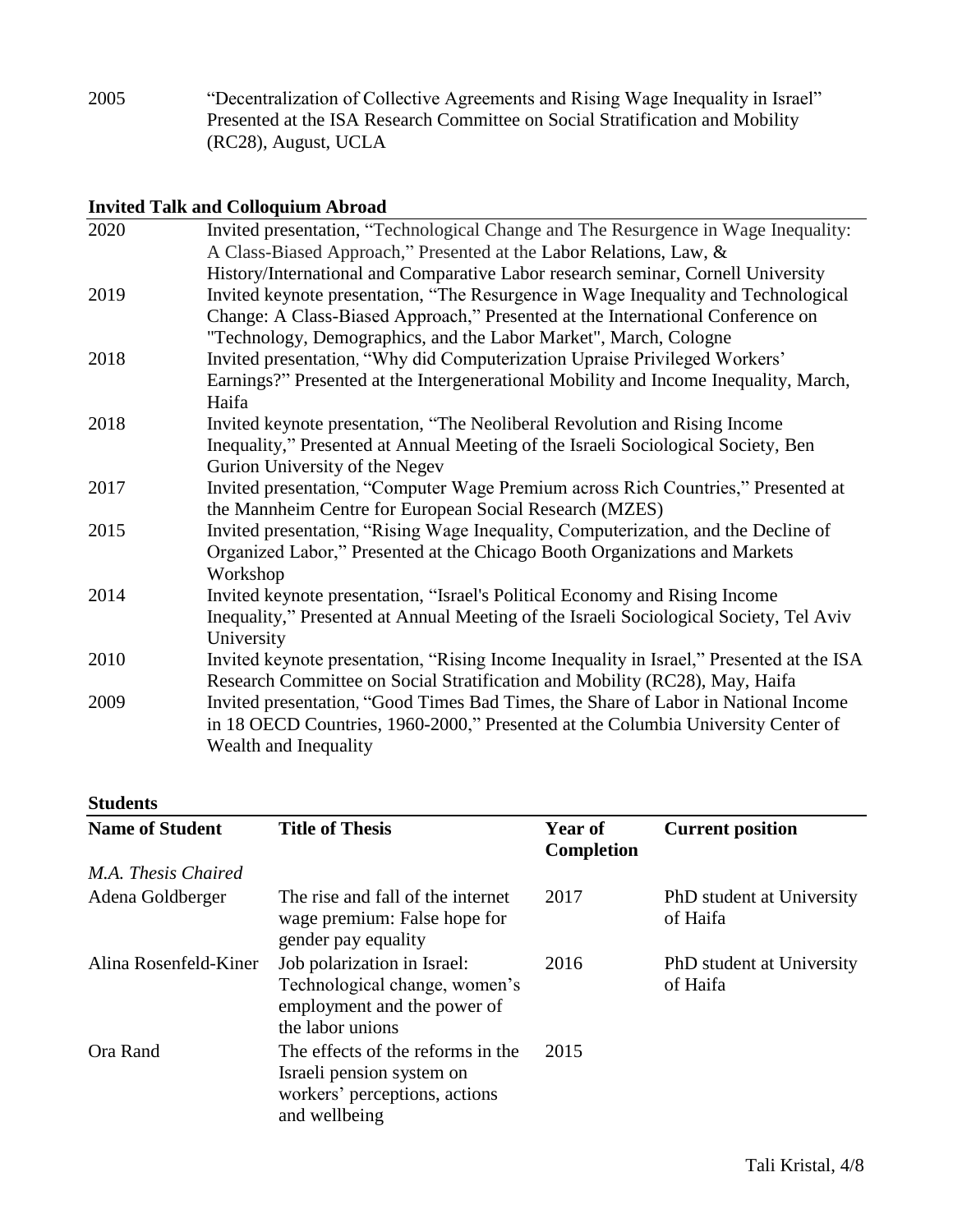| Yaron Kenly                  | Why do some occupations pay<br>more than others? The Israeli<br>case                 | 2014                 | PhD student at University<br>of Haifa                                        |
|------------------------------|--------------------------------------------------------------------------------------|----------------------|------------------------------------------------------------------------------|
| Ph.D. Dissertations Chaired  |                                                                                      |                      |                                                                              |
| Alina Rosenfeld-Kiner        | The role of organizational<br>practices in the shaping of<br>income inequality       | $2021 -$<br>expected | Lady Davis postdoctoral<br>fellow, Hebrew<br>University of Jerusalem         |
| Adena Goldberger             | The invisible tether: How digital<br>technology usage affects worker<br>satisfaction | $2021 -$<br>expected |                                                                              |
| Ludmila Garmash              | The intersection of gender and<br>nationality in organizational<br>perspective       | In progress          |                                                                              |
| <b>Post-Doctoral Fellows</b> |                                                                                      |                      |                                                                              |
| <b>Assaf Bondi</b>           | Making a difference? Union<br>revitalization and income<br>inequality                | In progress          |                                                                              |
| Matan Kaminer                | Technological change and labor<br>relations: The case of the Israeli<br>farm sector  | 2020                 | Martin Buber postdoctoral<br>fellow, Hebrew<br>University of Jerusalem       |
| Efrat Herzberg Druker        | Does fertility matter? Changes in<br>fertility and income inequality in<br>the US    | 2019                 | Lecturer (tenure-track),<br>Labor Studies department,<br>Tel-Aviv University |
| <b>Susanne Edler</b>         | Resurgence in earning<br>inequalities and how firms<br>mediate technological change  | 2019                 | Department of Sociology,<br>Université de Fribourg,<br>Switzerland           |
| <b>Edo Navot</b>             | Positional power: Structural<br>sources of bargaining power,<br>strikes, and wages   | 2015                 | Labor economist with the<br>U.S. Department of Labor                         |

## **Courses Taught**

Classical Sociological Theory, Contemporary Sociological Theory, Labor Market Analysis, Labor Relations, Income Inequality, Statistics.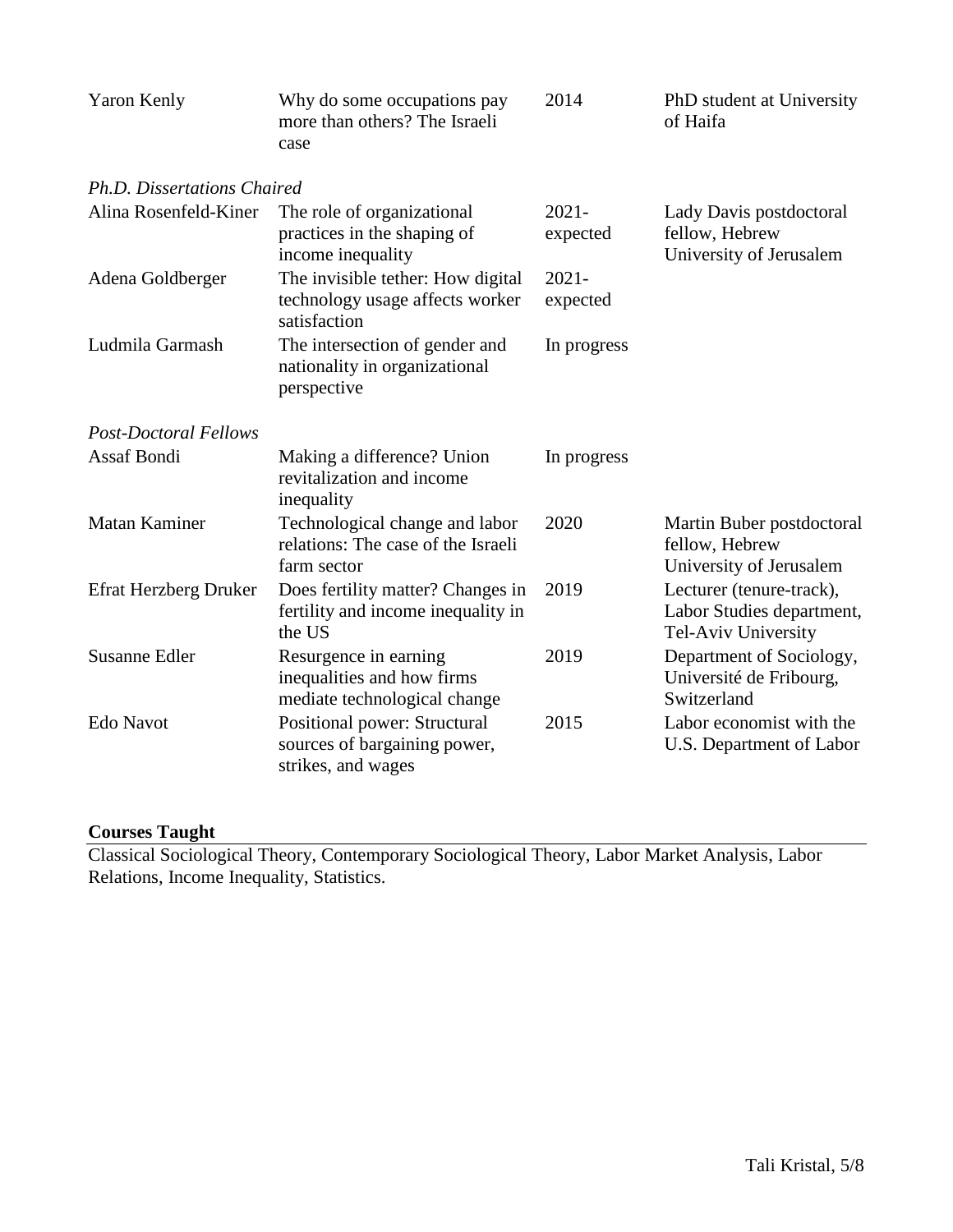## **PUBLICATIONS**

#### **M.A. Thesis**

**Decentralization of Collective Agreements and Rising Wage Inequality in Israel**. Pp. 80. Tel-Aviv University, 2002 (Supervised by Dahlia S. Elazar and Yinon Cohen)

### **PhD Dissertation**

|                         | Labor's Share of National Income and the Diversification in Sources of Income among Israeli                                                                                                                                                                                                                                                                                                                                                                                                                                                                                                                                    |
|-------------------------|--------------------------------------------------------------------------------------------------------------------------------------------------------------------------------------------------------------------------------------------------------------------------------------------------------------------------------------------------------------------------------------------------------------------------------------------------------------------------------------------------------------------------------------------------------------------------------------------------------------------------------|
|                         | Wage and Salary Workers. Pp. 174.                                                                                                                                                                                                                                                                                                                                                                                                                                                                                                                                                                                              |
|                         | Tel-Aviv University, 2008 (Supervised by Yinon Cohen)                                                                                                                                                                                                                                                                                                                                                                                                                                                                                                                                                                          |
|                         | Winner of Annual Ben Halpern Award for Best Dissertation in Israel Studies (2009).                                                                                                                                                                                                                                                                                                                                                                                                                                                                                                                                             |
|                         |                                                                                                                                                                                                                                                                                                                                                                                                                                                                                                                                                                                                                                |
| <b>Journal Articles</b> |                                                                                                                                                                                                                                                                                                                                                                                                                                                                                                                                                                                                                                |
| 2021                    | Yaish Meir, Hadas Mandel and Tali Kristal. "Has the Economic Lockdown Following<br>the Covid-19 Pandemic Changed the Gender Division of Labor in Israel?" Gender and<br>Society 35(2):256-270.                                                                                                                                                                                                                                                                                                                                                                                                                                 |
| 2021                    | Kristal, Tali, Guy Mundlak, Yinon Cohen, Yitchak Haberfeld, Meir Yaish. "Not all are<br>Equal in the face of the Covid-19: The effect of labour market status on employment<br>during the crisis." Israeli Sociology 21(2):122-135 [Hebrew].                                                                                                                                                                                                                                                                                                                                                                                   |
| 2021                    | Efrat Herzberg-Druker, Meir Yaish, Tali Kristal. "Work and Family in the Corona<br>Crisis: The Double-Disadvantaged Position of Women." Israeli Sociology 21(2):143-151<br>[Hebrew].                                                                                                                                                                                                                                                                                                                                                                                                                                           |
| 2020                    | Kristal, Tali. "Why Has Computerization Increased Wage Inequality? Information,<br>Occupational Structural Power and Wage Inequality." Work and Occupations 47(4):<br>466-503.                                                                                                                                                                                                                                                                                                                                                                                                                                                 |
| 2020                    | Kristal, Tali. "What Do Israeli Unions Do? Unions Effect on Income Inequality." Labor,<br>Society and Law 16 [Hebrew].                                                                                                                                                                                                                                                                                                                                                                                                                                                                                                         |
| 2020                    | Kristal, Tali and Meir Yaish. "Does the Coronavirus Pandemic Level Gender Inequality<br>Curve? (It Doesn't)" Research in Social Stratification and Mobility 68: 100520.                                                                                                                                                                                                                                                                                                                                                                                                                                                        |
| 2020                    | Donald Tomaskovic-Devey, Anthony Rainey, Dustin Avent-Holt, Nina Bandelj, István<br>Boza, David Cort, Olivier Godechot, Gergely Hajdu, Martin Hällsten, Lasse Folke<br>Henriksen, Are-Skeie Hermansen, Feng Hou, Jiwook Jung, Tali Kristal, Aleksandra<br>Kanjuo-Mrčela, Joe King, Naomi Kodama, Alena Krizkova, Zoltán Lippényi, Silvia<br>Maja Melzer, Eunmi Mun, Andrew Penner, Trond Petersen, Andreja Poje, Mirna Safi,<br>Max Thaning, Zaibu Tufail. "Producing Inequalities: Rising between Workplace<br>Inequalities in High Income Countries." Proceedings of the National Academy of<br>Sciences 117(17): 9277-9283. |
| 2020                    | <b>Kristal, Tali</b> , Yinon Cohen and Edo Navot(#). "Workplace Compensation Practices and<br>the Takeoff in Benefit Inequality." American Sociological Review 85(2): 271-297.                                                                                                                                                                                                                                                                                                                                                                                                                                                 |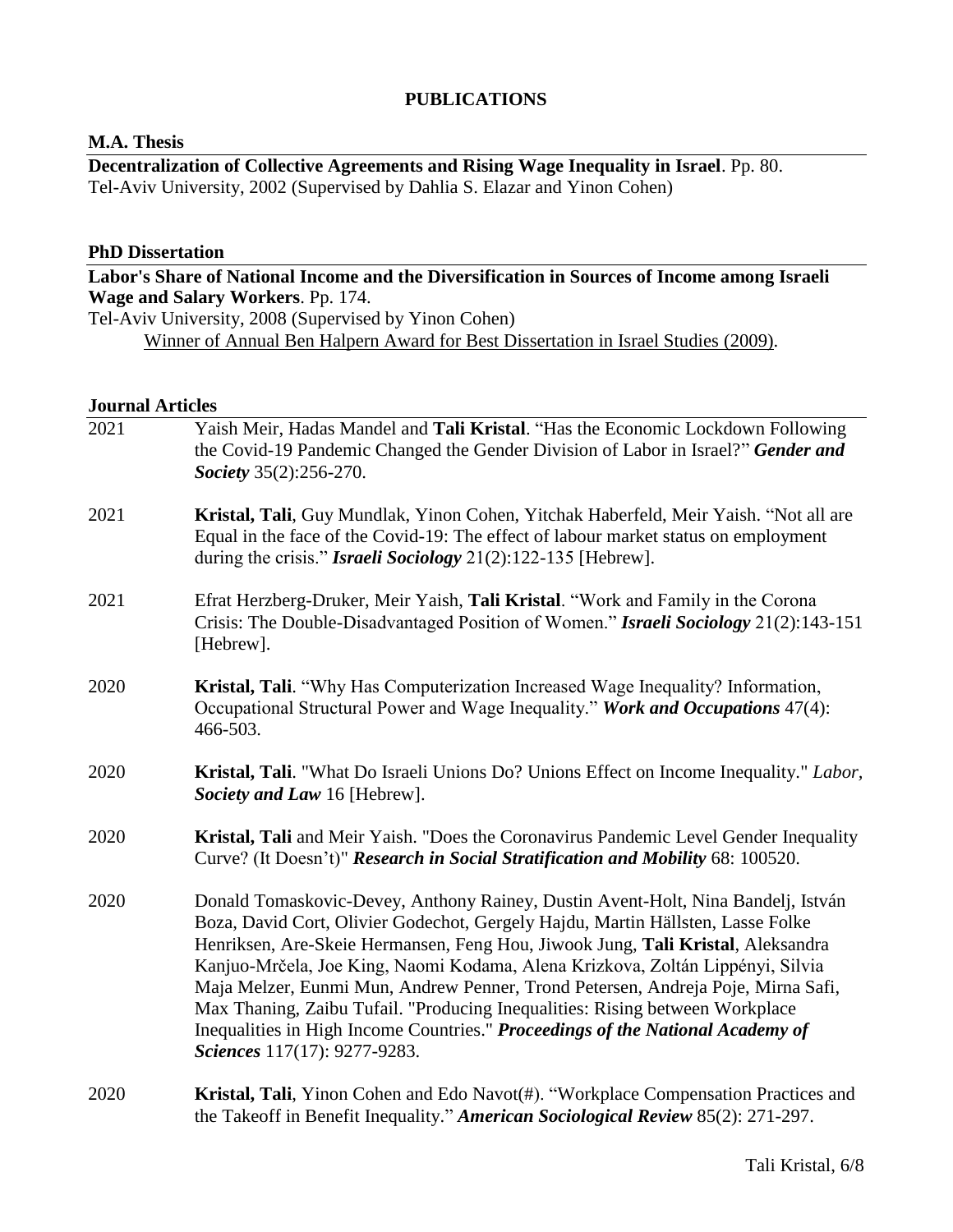| 2019 | Kristal, Tali, and Susanne Edler(#). "Computers Meet Politics at the Wage Structure:<br>An Analysis of the Computer Wage Premium across Rich Countries." Socio-Economic<br>Review https://doi.org/10.1093/ser/mwz049                                          |
|------|---------------------------------------------------------------------------------------------------------------------------------------------------------------------------------------------------------------------------------------------------------------|
| 2019 | Kristal, Tali. "Computerization and the Decline of American Unions: Is<br>Computerization Class-Biased?" Work and Occupations 46(4): 371–410.                                                                                                                 |
| 2018 | Kristal, Tali, Yinon Cohen and Edo Navot(#). "Benefit Inequality among American<br>Workers by Sex, Race, and Ethnicity, 1982-2015." Sociological Science 5:461-488.                                                                                           |
| 2017 | Rosenfeld-Kiner, Alina(#) and Tali Kristal. "Changes in the Israeli Employment<br>Structure: From Upgrading to Polarization." Israeli Sociology 19(2):120-144 [Hebrew].                                                                                       |
| 2017 | Kristal, Tali. "Who Gets and Who Gives Employer-Provided Benefits: Evidence from<br>Matched Employer-Employee Data." Social Forces 96(1):31-64.                                                                                                               |
| 2017 | Kristal, Tali and Yinon Cohen. "The Causes of Rising Wage Inequality: The Race<br>Between Institutions and Technology." Socio-Economic Review 15(1):187-212.                                                                                                  |
| 2015 | Kristal, Tali and Yinon Cohen. "What Do Computers Really Do? Computerization,<br>Fading Pay-Setting Institutions and Rising Wage Inequality" Research in Social<br><b>Stratification and Mobility 42:33-47.</b>                                               |
| 2015 | Kristal, Tali, Guy Mundlak, Yitchak Haberfeld and Yinon Cohen. "Organized Labor in<br>Israel: Scope and Effects on Wages and Benefits" Labor, Society and Law 14:9-35<br>[Hebrew].                                                                            |
| 2014 | Kristal, Tali. "Israel's Political Economy and Rising Income Inequality, 1970-2010."<br>Israeli Sociology 15(2):1-30 [Hebrew].                                                                                                                                |
| 2013 | Kristal, Tali. "The Capitalist Machine: Computerization, Workers' Power, and the<br>Decline in Labor's Share within U.S. Industries" American Sociological Review<br>78(3):361-389.                                                                           |
| 2013 | Kristal, Tali. "Slicing the Pie: State Policy, Class Organization, Class Integration, and<br>Labor's Share of Israeli National Income." Social Problems 60(1):100-127.<br>Winner of the 2014 Outstanding Article Award from the Israeli Sociological Society. |
| 2011 | Kristal, Tali, Yinon Cohen and Guy Mundlak. "Fringe Benefits and Income Inequality."<br>Research in Social Stratification and Mobility 29(4):351-369.                                                                                                         |
| 2010 | Kristal, Tali. 2010. "Good Times, Bad Times: Postwar Labor's Share of National<br>Income in Capitalist Democracies." American Sociological Review 75(5):729-763.                                                                                              |
| 2007 | Kristal, Tali and Yinon Cohen. "Decentralization of Collective Agreements and Rising<br>Wage Inequality in Israel." <i>Industrial Relations</i> 46(3):613-635.                                                                                                |
| 2007 | Cohen, Yinon, Yitchak Haberfeld, Tali Kristal and Guy Mundlak. "The State of<br>Organized Labor in Israel." Journal of Labor Research 28(2):255-273.                                                                                                          |